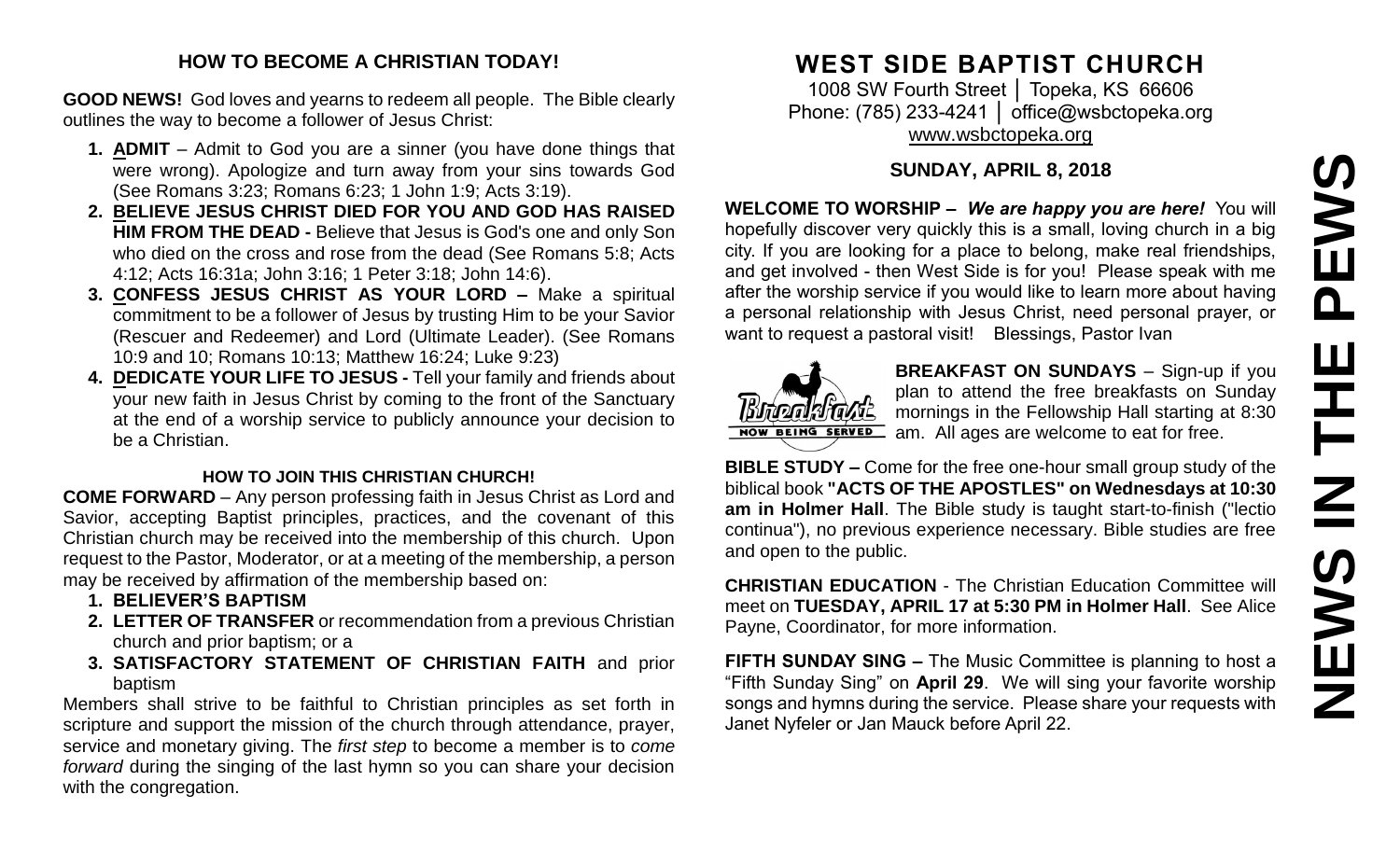**DOORSTEP, INC. –** Our local mission partner, Doorstep Inc., will host:

• **ANNUAL BANQUET** honoring their volunteers on Thursday, April 26 at 6:30 pm in St. Andrews Presbyterian Church. They will have a speaker, entertainment, volunteer awards, quilt drawing, taco bake for dinner and a Love Offering for Doorstep! **Reservations are due by April 24.** Call the Doorstep



· DOORSTEP

Office (8am – 3pm) at (785) 357-5341 to make a reservation. They will have the **Quilt Drawing (Raffle) at \$1 per chance** but you do not have to present to win! See Chuck Cozad, our Doorstep representatives for tickets or buy them at the banquet before dinner!

- **CINNAMON ROLLS AND TAMALES**  Doorstep will have just one food sale fundraiser this year! They will take orders for **Cinnamon Rolls and Tamales on April 7th – 22nd**, with delivery the weekend of May 4. Find your Doorstep representative to place an order, and help Doorstep bring in much needed funds! For orders see Chuck Cozad.
- **DONATIONS**  The food pantry is low or out of several items. Doorstep needs these items now: Jelly, Spaghetti, Canned Fruit, Hamburger/Tuna Helper, Egg Noodles, Pork & Beans, Tuna, Peas. If you can help with the following items, please bring them to Doorstep at 10th & Buchanan; Monday – Friday from 8:00 am to 3:00 pm.
	- **NEIGHBORHOOD CLEAN-UP**  The Neighborhood Improvement Association (NIA) will be sponsoring a **"Get Down and Get Dirty"** clean-up of Ward Meade on **Earth Day, Saturday, April 21 from 10:00 AM to 12:00 PM.** Volunteers are needed to help our middle school youth pick up trash along the streets and in the parks. See Pastor to volunteer!
	- **NEWSLETTER –** Newsletter articles and reports are due in the Church Office by noon on Wednesday, April 25 for publication on Sunday, April 29.

# **WEEKLY CALENDAR**

### **SUNDAY, APRIL 8**

| $8:30$ am  | Breakfast (FH)                      |
|------------|-------------------------------------|
| $9:15$ am  | <b>Sunday School</b>                |
| $10:30$ am | Worship Service (S)                 |
|            | No Contemporary Worship Service (S) |

### **MONDAY, APRIL 9**

| 9:00 - 11:00 am Baby Closet Ministry          |
|-----------------------------------------------|
| 6:00 – 9:00 pm Capital City Men's Chorus (FH) |

### **TUESDAY, APRIL 10**

|                   | No Music Committee Meeting |
|-------------------|----------------------------|
| $6:00 \text{ pm}$ | <b>Council Meeting</b>     |

### **WEDNESDAY, APRIL 11**

| $10:30$ am       | Bible Study (HH)                    |
|------------------|-------------------------------------|
| $4:00 - 6:00$ pm | Fruit & Vegetable Food Pantry (FH)  |
| $4:30 - 7:00$ pm | <b>Baby Closet Ministry</b>         |
| $4:30$ pm        | Open Gym Time                       |
| 5:30 pm          | Supper (FH)                         |
| 6:00 pm          | WWW Kids Bible Club and Adult Study |
| 7:00 pm          | Choir Rehearsal (S)                 |
|                  |                                     |

### **THURSDAY, APRIL 12**

1:00 – 3:00 pm Baby Closet

**FRIDAY, APRIL 13**

### **SATURDAY, APRIL 14**

1:00 pmWorship Practice

**Sunday, April 15 there will be a brief Sunday School teachers meeting after the Worship Service. All Sunday School teachers please plan to attend.**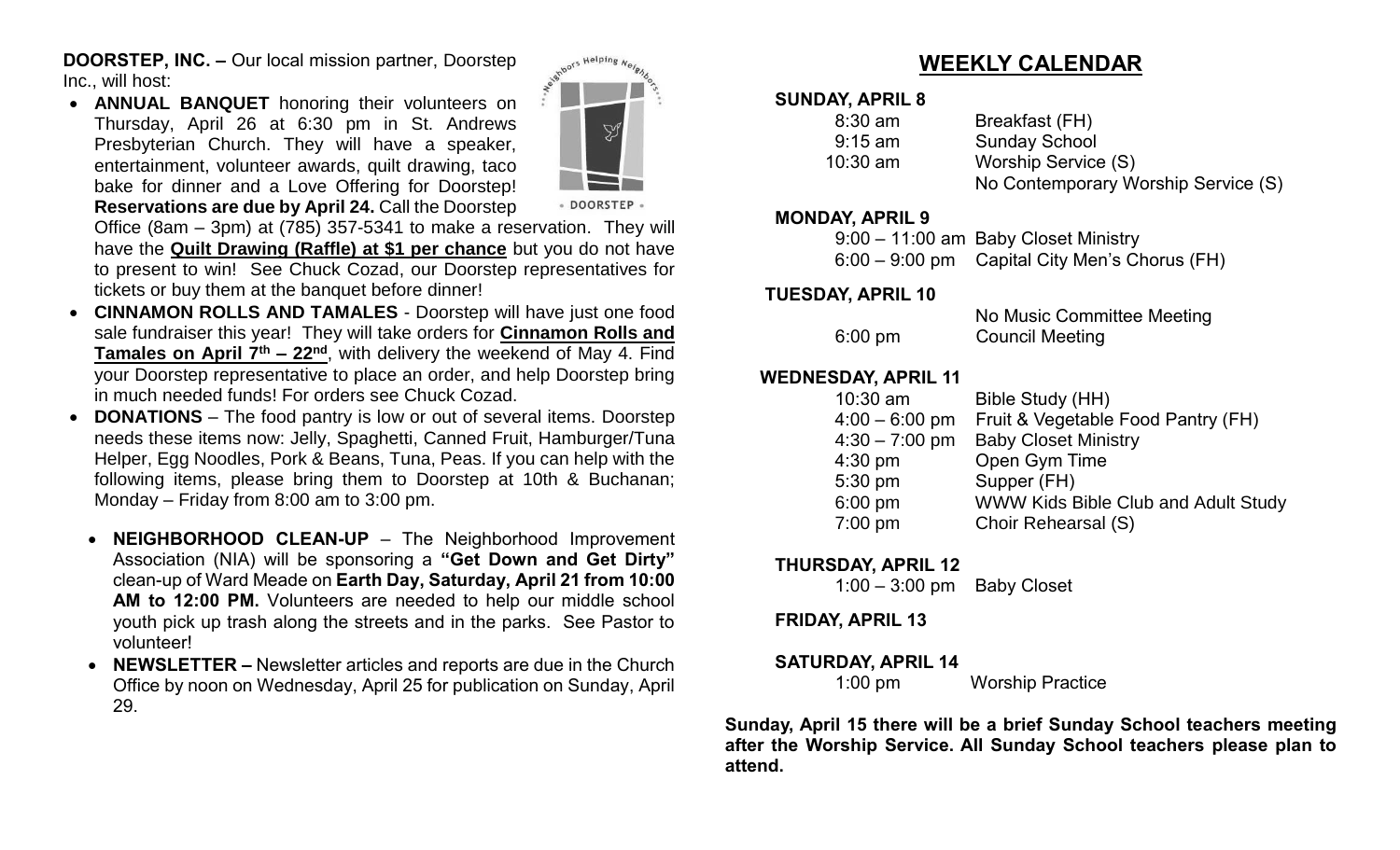# **IN OUR THOUGHTS AND PRAYERS**

Mark Arnold – Healing for health concerns Mark Calloway – Healing for health concerns Al Carpenter – Healing for health concerns Harry and Pat Carpenter – Healing for health concerns Esther Carrier – Healing for health concerns Shirley Dell – Healing for health concerns Hilda Lundgren – Healing for health concerns – wound care Nancy May – Healing for health concerns Marie Merrifield – Healing for health concerns – wound care Rogene Moody – Healing for health concerns – wound care Don Morris – Healing for health concerns Janet Nyfeler – Healing for health concerns Ken Paslay – Healing for health concerns Becky Poe – Healing for health concerns Bob Roesler – Interim Minister at FBC of Topeka, starting Feb. 1, 2018 Jill Roesler – Healing for health concerns Keith Springer – Healing for health concerns (Marianne Spano's brother) Lola Zab – Healing for health concerns (Marianne Spano's sister)

# **HOMEBOUND:**

- \*June Cunningham Healing for health concerns (Brewster Place) \*Helen Farrar – Healing for health concerns (Plaza West Care Center)
- \*Gerald Haney Healing for health concerns
- \*Russ Hunter Healing for health concerns
- \*Mary Lou Johnson Healing for health concerns
- \*Alice Kieffer Healing for health concerns
- \*Karen Kirby Healing for health concerns
- \*Reginald Kirby Healing for health concerns
- \*Etta Landis Healing for health concerns (Legend at Capital Ridge)
- \*Madeleine Martinson Healing for health concerns (Fleming Place)
- \*Mae Martin Healing for health concerns (Plaza West Care Center)
- \*Theo Penny Healing for health concerns (Lawrence)
- \*Juanita Plankinton Healing for health concerns
- \*Hazel Smith-Tindall Healing for health concerns



**FRUIT & VEGETABLE FOOD PANTRY –** Free bread, fruits, and vegetables on **Wed. from 4:00 pm to 6:00 pm**  or while supplies last. **Program eligibility:** Households in Topeka area (zip code 66601-66619). **ID required:** a piece of US Mail with client's name and current address for identification. One household per address. Client must be present. All food is available no cost.

**MUSIC COMMITTEE –** The Music Committee (Choir Director, Organist, and Pastor) has its weekly meeting to select hymns, songs, and spirituals for worship services on **Tuesdays at 9:00 am in Holmer Hall.** All are welcome!

**MISSIONARIES VISITING** – Our church financially and prayerfully supports more than 180 Global Servants (missionaries) through International Ministries (IM). West Side Baptist Church will host the **Rev. Emerson and Ivy** 



**Wu,** ABCUSA Global Servants serving in China and Hong Kong, on **Sunday, April 29 at 4:00 pm**. Join us for this important You can find more information about the Wu family and their work in China at: [www.internationalministries.org/author/ei-wu.](http://www.internationalministries.org/author/ei-wu)



**QUARTERLY BUSINESS MEETING –** The Council has set the date for the next congregational Quarterly Business Meeting and Potluck Luncheon on **Sunday, April 29 at 12:00 PM in the Fellowship Hall (downstairs cafeteria).** Please bring a covered dish and/or dessert to share.

**RIDE TO CHURCH** - If you need transportation to/from a worship service, Wednesday nights, or another church-related activity, please **call the Church Office at (785) 233-4241 during Office hours (Tuesday thru Friday, 8:00 a.m. to 4:30 p.m.)**. Volunteers are needed to ride along with our driver to transport children on Wednesdays and Sundays. Contact Mark Calloway if you would like to volunteer.